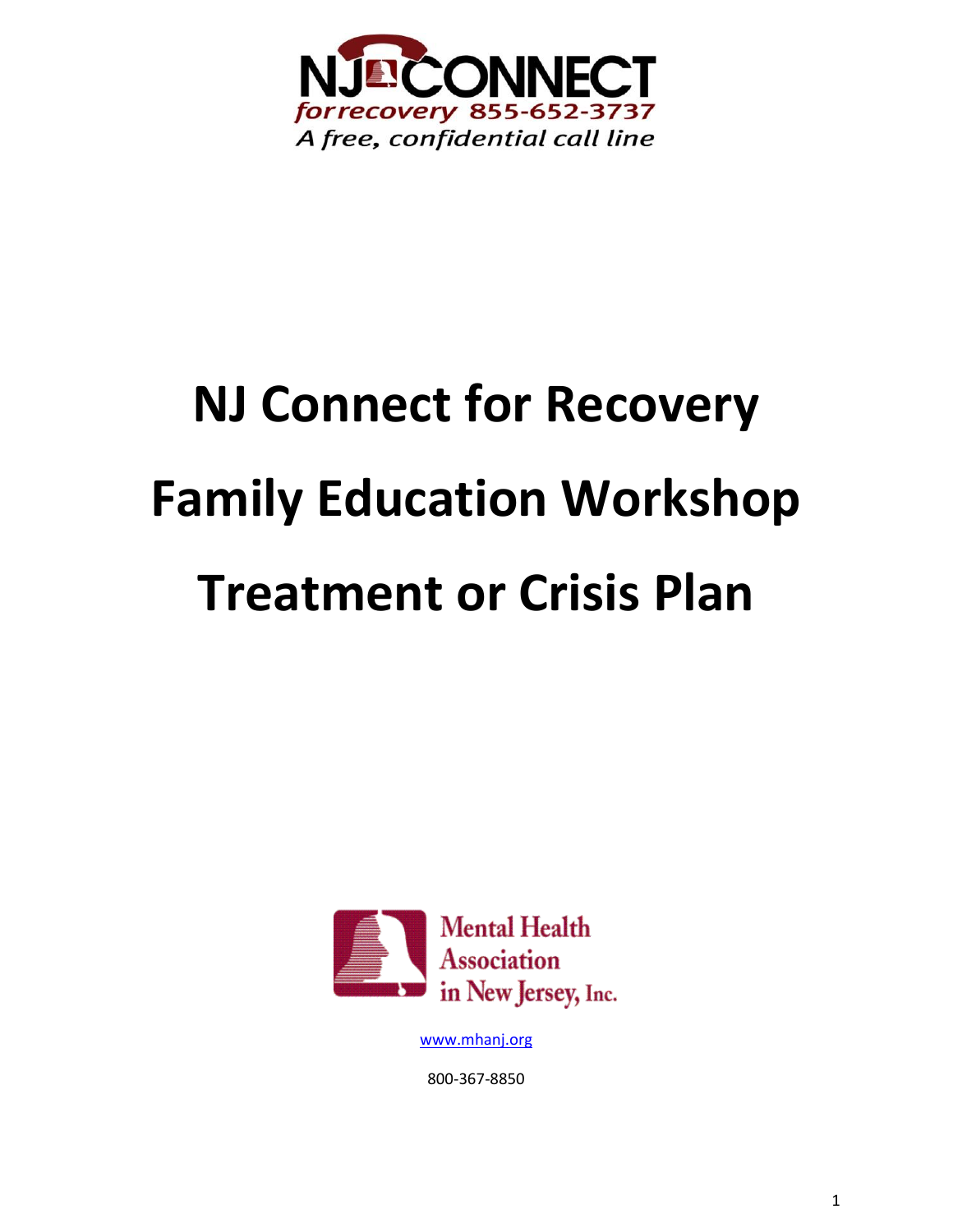

# **Hospital or other Treatment Facilities**

If I need hospitalization or treatment in a treatment facility, I prefer the following facilities, in order of preference:

| Name                                                                                                                                                                                                                                                                   | <b>Contact Person</b>                                        | <b>Phone Number</b>   |
|------------------------------------------------------------------------------------------------------------------------------------------------------------------------------------------------------------------------------------------------------------------------|--------------------------------------------------------------|-----------------------|
| I prefer this facility because                                                                                                                                                                                                                                         |                                                              |                       |
| Name                                                                                                                                                                                                                                                                   | <b>Contact Person</b>                                        | Phone Number          |
| I prefer this facility because                                                                                                                                                                                                                                         |                                                              |                       |
| Name                                                                                                                                                                                                                                                                   | <b>Contact Person</b>                                        | <b>Phone Number</b>   |
| <u> 1989 - Johann John Harry John Harry John Harry John Harry John Harry John Harry John Harry John Harry John Harry John Harry John Harry John Harry John Harry John Harry John Harry John Harry John Harry John Harry John Har</u><br>I prefer this facility because |                                                              |                       |
|                                                                                                                                                                                                                                                                        | Avoid using the following hospitals or treatment facilities: |                       |
| Name                                                                                                                                                                                                                                                                   |                                                              | Reason to avoid using |
|                                                                                                                                                                                                                                                                        |                                                              |                       |
| Insurance Information                                                                                                                                                                                                                                                  |                                                              |                       |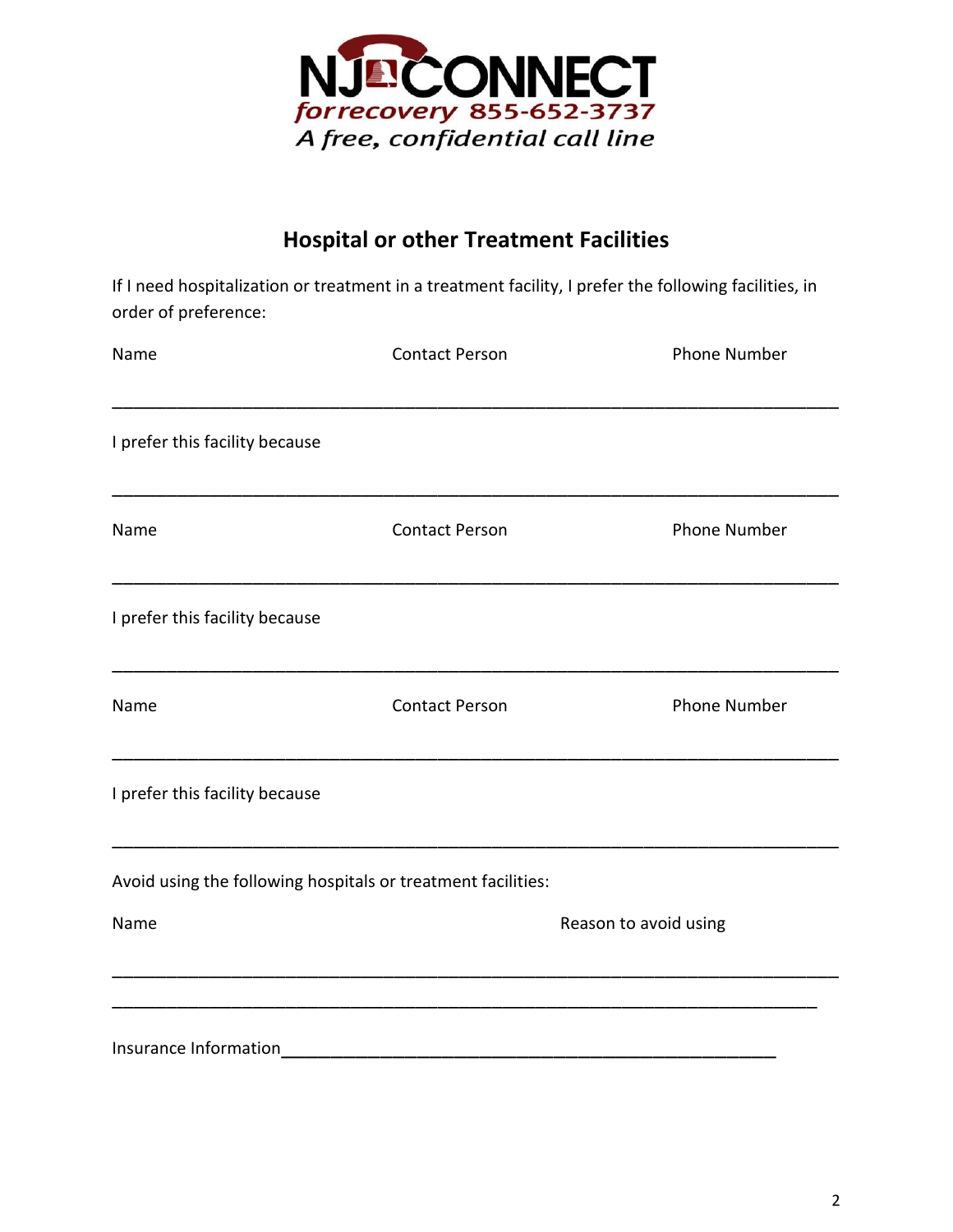

### **People to Take Over**

I would like the following people to take over for me when the symptoms or behaviors listed on the previous page become obvious.

| <b>Person's Name</b><br>In order of preference | Connection, role, or relationship<br>to me | <b>Phone Number</b> |
|------------------------------------------------|--------------------------------------------|---------------------|
|                                                |                                            |                     |
|                                                |                                            |                     |
|                                                |                                            |                     |
|                                                |                                            |                     |

**If there are disputes between my supporters, the following is how I would like the situations handled: with an alleged:** *handled:* 

**\_\_\_\_\_\_\_\_\_\_\_\_\_\_\_\_\_\_\_\_\_\_\_\_\_\_\_\_\_\_\_\_\_\_\_\_\_\_\_\_\_\_\_\_\_\_\_\_\_\_\_\_\_\_\_\_\_\_\_\_\_\_\_\_\_\_\_\_\_\_\_\_\_\_\_\_\_\_ \_\_\_\_\_\_\_\_\_\_\_\_\_\_\_\_\_\_\_\_\_\_\_\_\_\_\_\_\_\_\_\_\_\_\_\_\_\_\_\_\_\_\_\_\_\_\_\_\_\_\_\_\_\_\_\_\_\_\_\_\_\_\_\_\_\_\_\_\_\_\_\_\_\_\_\_\_.**

## **People I Don't Want to Involved**

I would like for the following health care providers, family members, or friends to **NOT BE INVOLVED IN ANY WAY** in my care of treatment.

| <b>Person's Name</b> | Connection, role, or relationship<br>to me | Reason for no<br>involvement |
|----------------------|--------------------------------------------|------------------------------|
|                      |                                            |                              |
|                      |                                            |                              |
|                      |                                            |                              |
|                      |                                            |                              |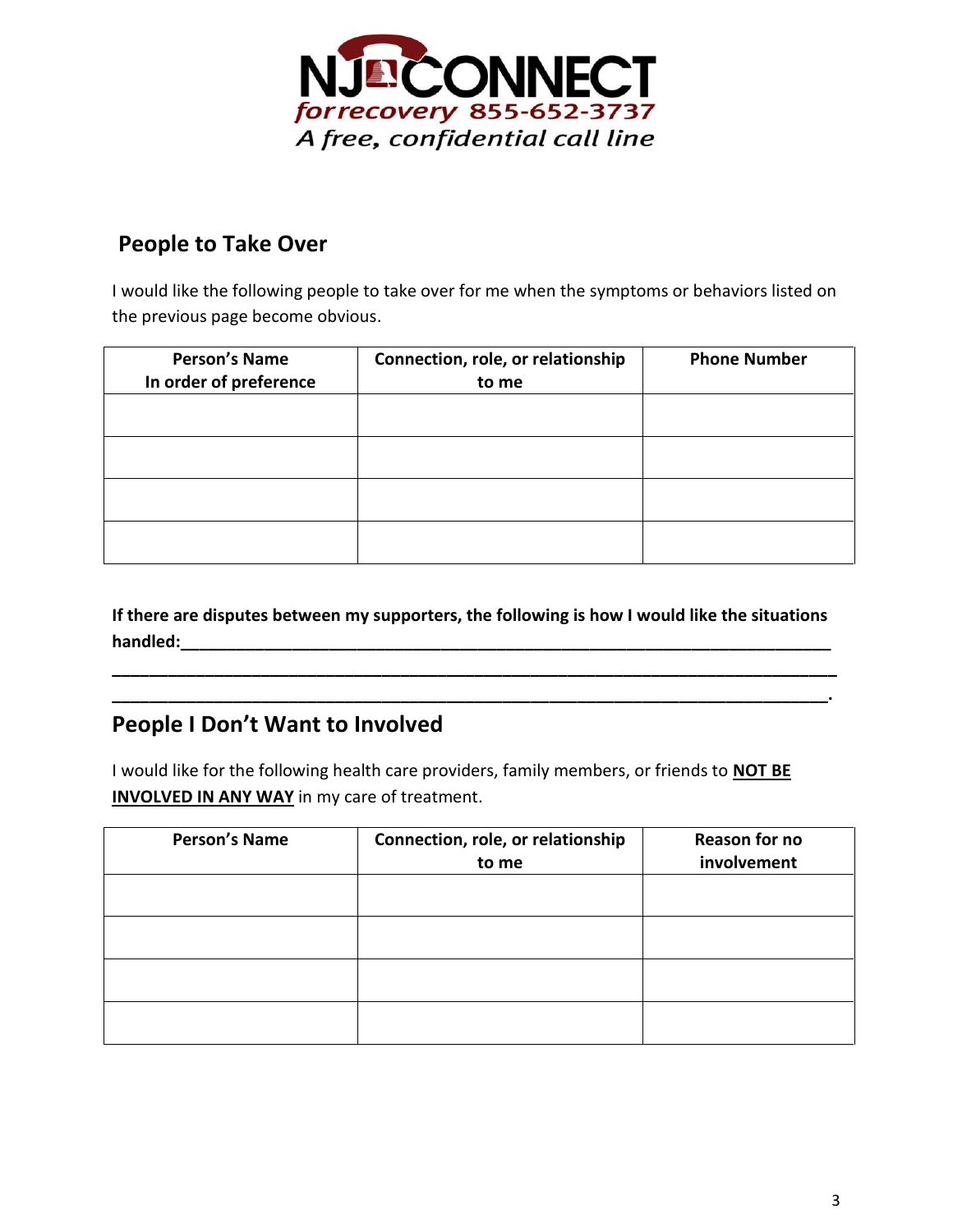

## **Treatments**

These treatments may help **reduce** my symptoms.

| <b>Treatments That May Help Me</b> | When These Treatments Should Be Used |
|------------------------------------|--------------------------------------|
|                                    |                                      |
|                                    |                                      |
|                                    |                                      |

These treatments I want to **Avoid.**

| <b>Treatments to Avoid</b> | Why These Treatments Should be Avoided |
|----------------------------|----------------------------------------|
|                            |                                        |
|                            |                                        |
|                            |                                        |

# **Things that Wouldn't Help**

**Medications**

These are things that others **might** do, or have done in the past, that would **NOT** help. They might even worsen my symptoms.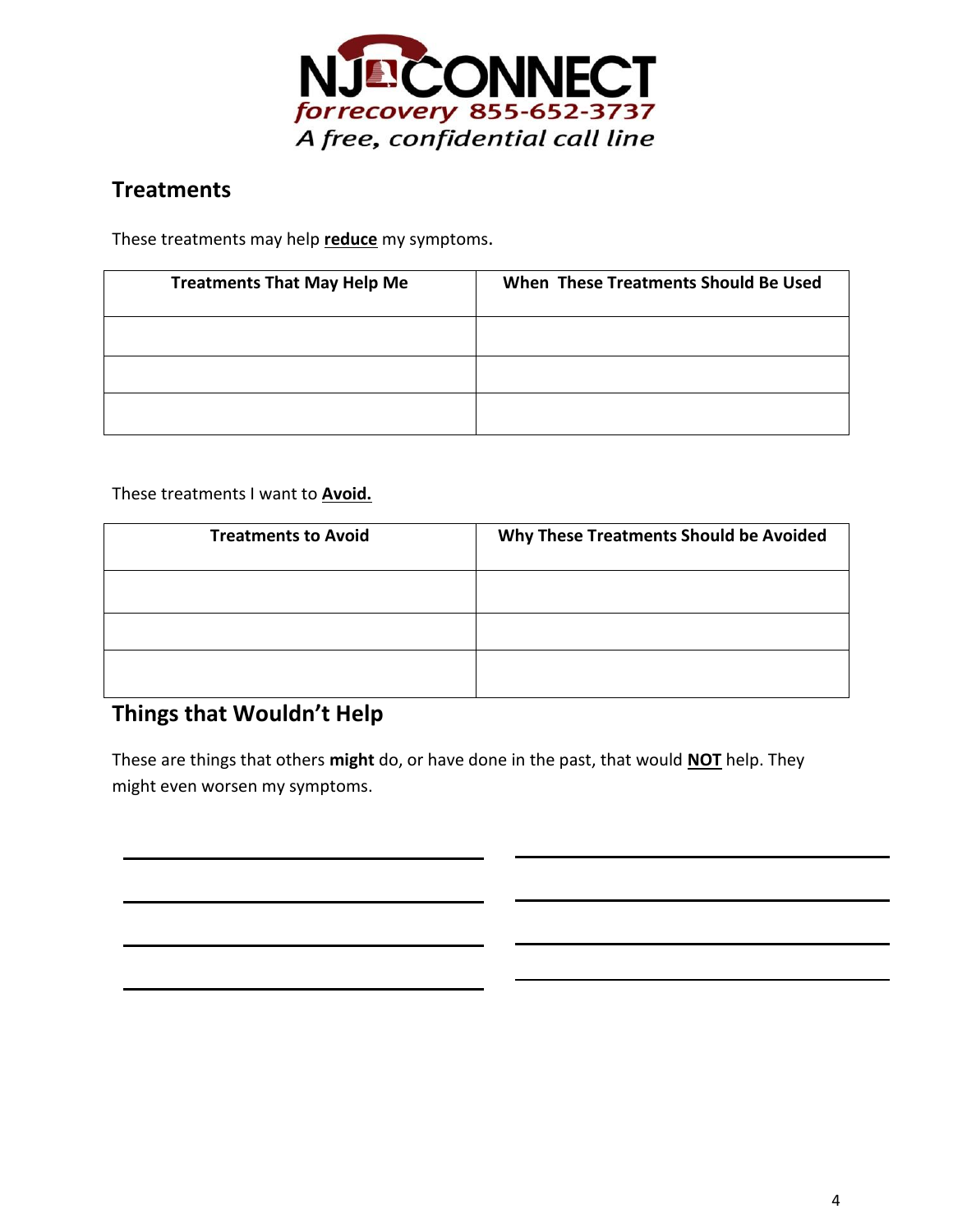

These are the medications that I am **currently** taking:

| <b>Name of Medication</b> | <b>Dosage</b> | <b>What I Take This Medication</b><br>for |
|---------------------------|---------------|-------------------------------------------|
|                           |               |                                           |
|                           |               |                                           |

These are the medications that I would **prefer** to take if medications or additional medications become necessary.

| <b>Name of Medications</b> | <b>Dosage</b> | <b>What I Take This Medication</b><br>for |
|----------------------------|---------------|-------------------------------------------|
|                            |               |                                           |
|                            |               |                                           |

These medications would be **acceptable** to me if medications became necessary.

| <b>Name of Medications</b> | <b>Dosage</b> | <b>What I Take This Medication</b><br>For |
|----------------------------|---------------|-------------------------------------------|
|                            |               |                                           |
|                            |               |                                           |

#### These are the medications that **must be avoided:**

| <b>Name of Medications</b> | <b>Dosage</b> | <b>Why I Want to Avoid This</b><br><b>Medication</b> |
|----------------------------|---------------|------------------------------------------------------|
|                            |               |                                                      |
|                            |               |                                                      |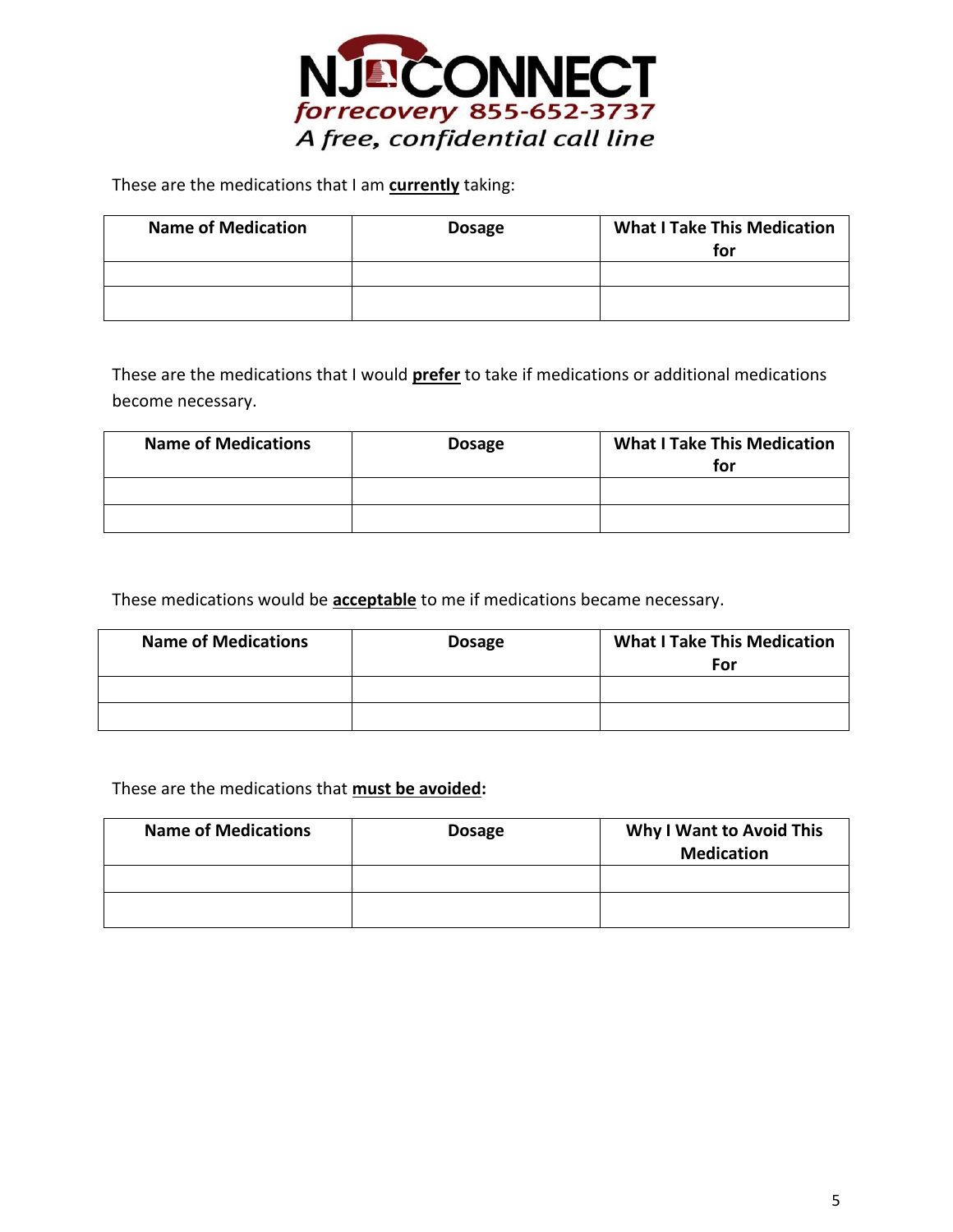

# **Staying in the Community**

This is my plan so that I can stay at home or in the community and still get the care that I need.

| <b>Service or Help That I Desire</b> | By Whom | <b>Other Details</b> |
|--------------------------------------|---------|----------------------|
|                                      |         |                      |
|                                      |         |                      |
|                                      |         |                      |
|                                      |         |                      |

These are the facilities that I prefer to be treated or hospitalized at if that becomes necessary.

| <b>Name of Facility</b> | <b>Locations</b> | <b>Other Details</b> |
|-------------------------|------------------|----------------------|
|                         |                  |                      |
|                         |                  |                      |
|                         |                  |                      |
|                         |                  |                      |

These are the treatment facilities that I want to **avoid.**

| <b>Name of Facility</b> | <b>Locations</b> | <b>Other Details</b> |
|-------------------------|------------------|----------------------|
|                         |                  |                      |
|                         |                  |                      |
|                         |                  |                      |
|                         |                  |                      |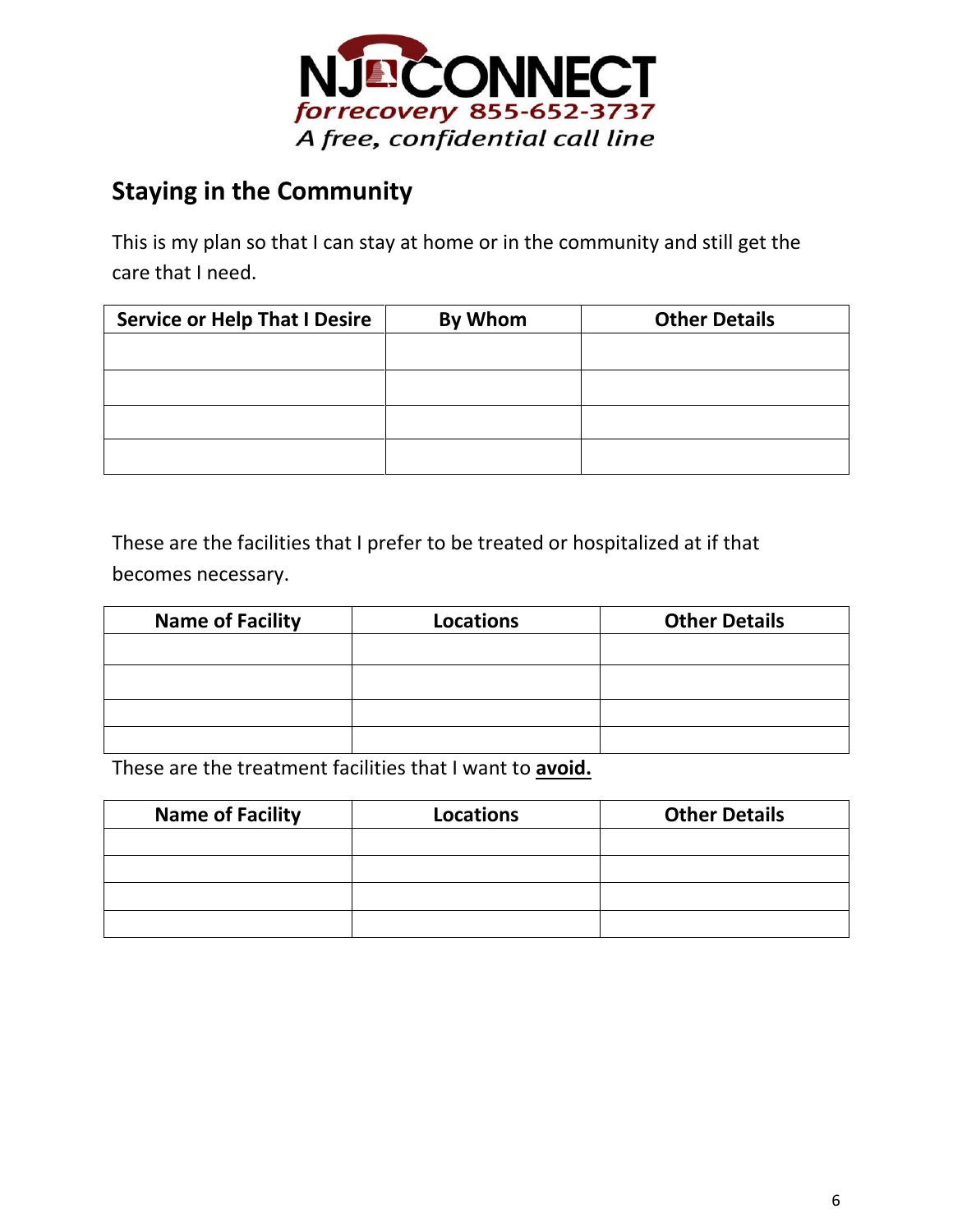

# **Treatment/ Crisis: Post Recovery Support List**

I would like the following people to support me if possible during this post crisis time:

| <b>Name</b>                                                                                   | <b>Phone Number</b>                                                                | What I need them to do: |  |  |
|-----------------------------------------------------------------------------------------------|------------------------------------------------------------------------------------|-------------------------|--|--|
|                                                                                               |                                                                                    |                         |  |  |
|                                                                                               |                                                                                    |                         |  |  |
|                                                                                               |                                                                                    |                         |  |  |
|                                                                                               |                                                                                    |                         |  |  |
| If I am being discharged from a treatment facility, do I have a place to go that is           |                                                                                    |                         |  |  |
| safe & comfortable?                                                                           |                                                                                    |                         |  |  |
| Yes                                                                                           |                                                                                    | <b>No</b>               |  |  |
| If not, these are the thing <b>I need to do</b> to insure that I have a safe $\&$ comfortable |                                                                                    |                         |  |  |
|                                                                                               |                                                                                    |                         |  |  |
| feel safe and be safe at home?                                                                | If I have been hospitalized, my first few hours at home are very important. Will I |                         |  |  |
| Yes                                                                                           |                                                                                    | No                      |  |  |

If my answer is no, this is what I **need to do** to insure that I will feel and be safe at home:

\_\_\_\_\_\_\_\_\_\_\_\_\_\_\_\_\_\_\_\_\_\_\_\_\_\_\_\_\_\_\_\_\_\_\_\_\_\_\_\_\_\_\_\_\_\_\_\_\_\_\_\_\_\_\_\_\_\_\_\_\_\_\_\_\_\_\_

\_\_\_\_\_\_\_\_\_\_\_\_\_\_\_\_\_\_\_\_\_\_\_\_\_\_\_\_\_\_\_\_\_\_\_\_\_\_\_\_\_\_\_\_\_\_\_\_\_\_\_\_\_\_\_\_\_\_\_\_\_\_\_\_\_\_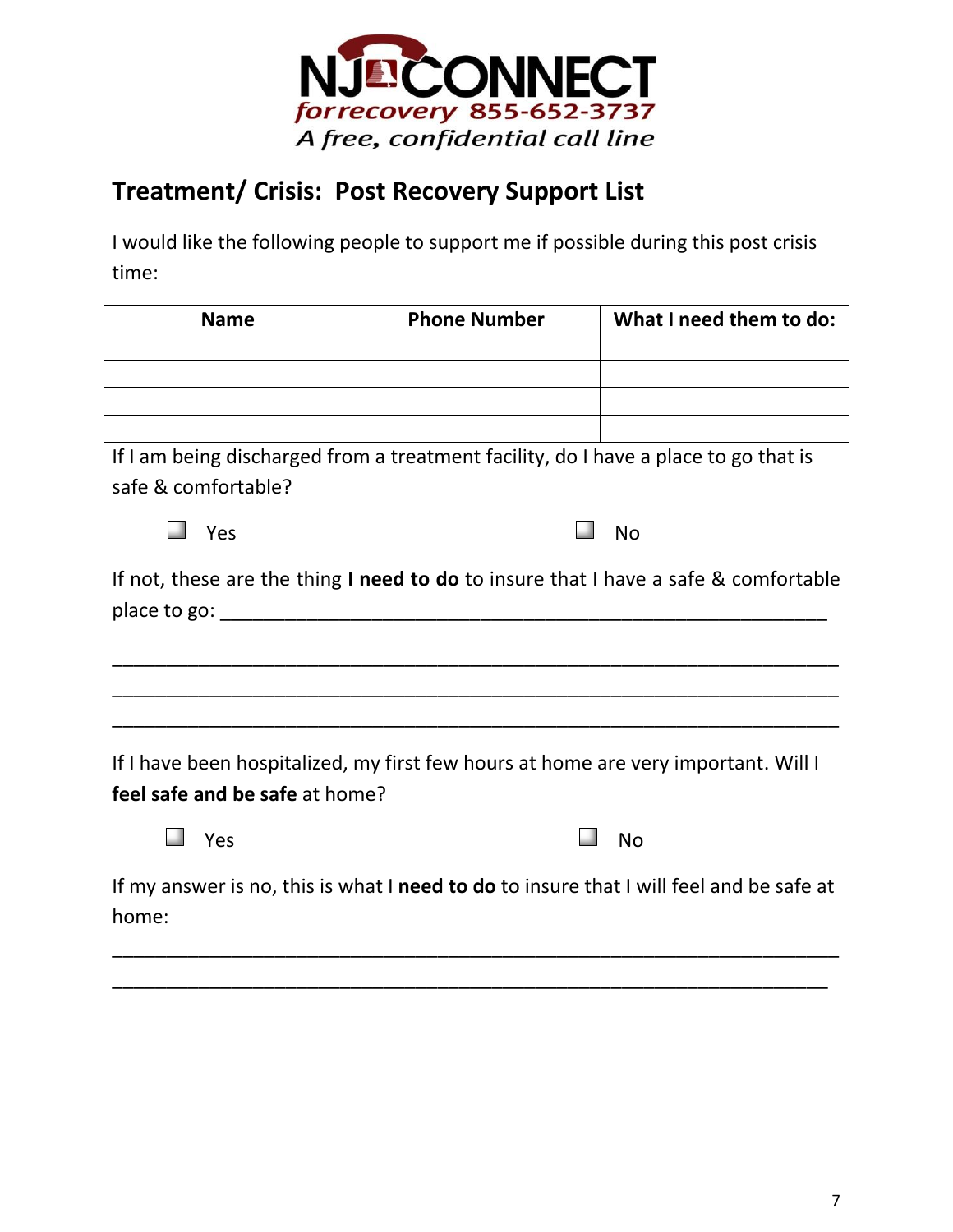

| to take me home.                                                                 |                                                                                                                       |  |
|----------------------------------------------------------------------------------|-----------------------------------------------------------------------------------------------------------------------|--|
|                                                                                  |                                                                                                                       |  |
| to stay with me.                                                                 |                                                                                                                       |  |
|                                                                                  |                                                                                                                       |  |
|                                                                                  |                                                                                                                       |  |
| If the following things were in place, it would ease my return                   |                                                                                                                       |  |
| These are the things I must take care of as soon as I can:                       |                                                                                                                       |  |
|                                                                                  |                                                                                                                       |  |
| These are the things I can ask someone else to do for me:                        |                                                                                                                       |  |
|                                                                                  | <u> 1989 - Johann Stoff, deutscher Stoff, der Stoff, der Stoff, der Stoff, der Stoff, der Stoff, der Stoff, der S</u> |  |
| These are the things that can wait until I feel better: ________________________ |                                                                                                                       |  |
|                                                                                  |                                                                                                                       |  |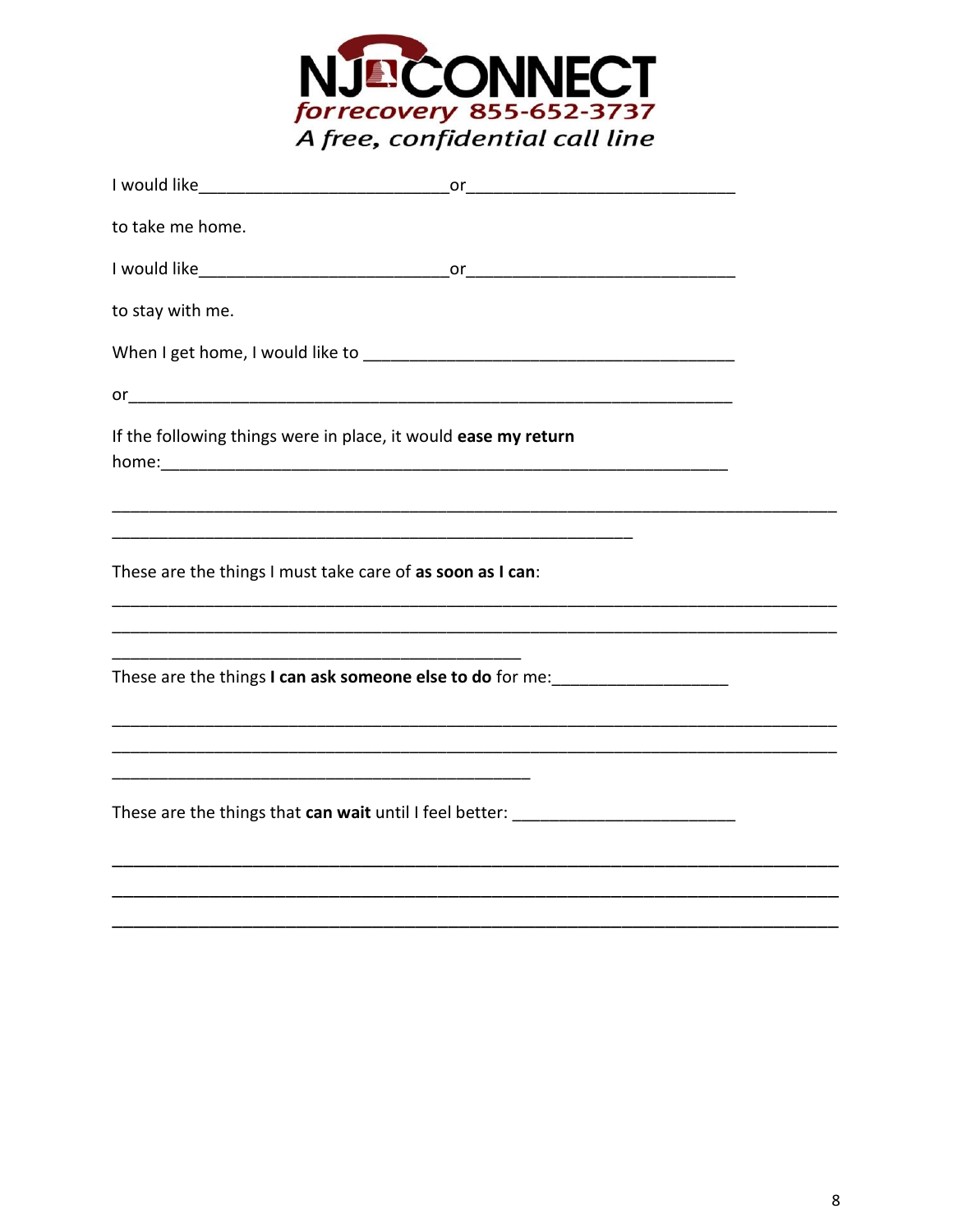

| These are the things I need to do for myself every day while I am recovering from                                                                                    |
|----------------------------------------------------------------------------------------------------------------------------------------------------------------------|
|                                                                                                                                                                      |
|                                                                                                                                                                      |
|                                                                                                                                                                      |
|                                                                                                                                                                      |
|                                                                                                                                                                      |
| These are the things I might need to do every day while I am recovering from this                                                                                    |
|                                                                                                                                                                      |
|                                                                                                                                                                      |
| These are the things and people I need to avoid while I am recovering from crisis:                                                                                   |
|                                                                                                                                                                      |
|                                                                                                                                                                      |
| These are signs that I may be beginning to feel worse (examples include anxiety,<br>excessive worry, overeating, sleep disturbances, etc.): ________________________ |
|                                                                                                                                                                      |
|                                                                                                                                                                      |
|                                                                                                                                                                      |
| These are the wellness tools I will use if I am starting to feel worse (put a star<br>beside those that you must do, the others are choices):                        |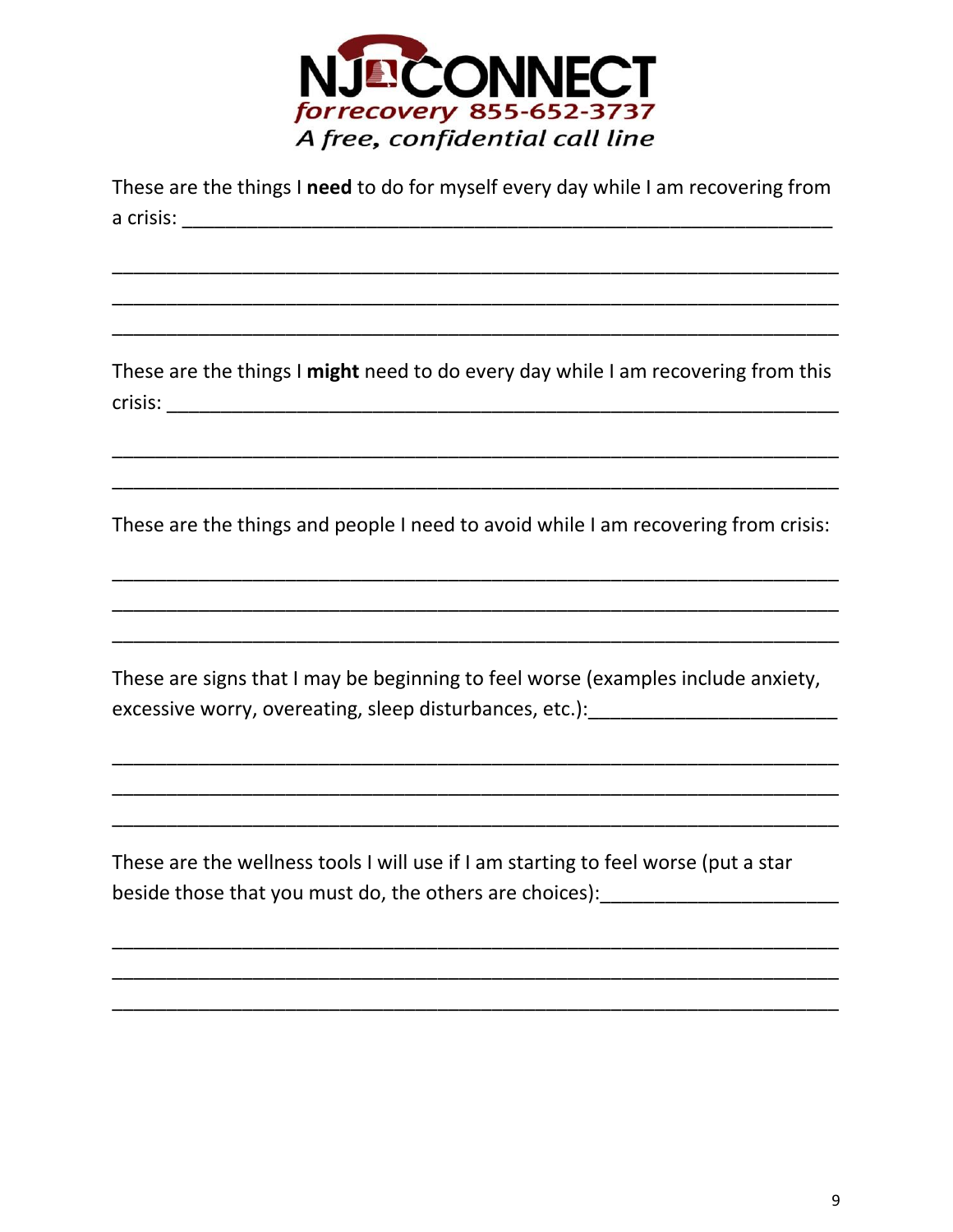

# **Preventive Actions:**

These are the things I need to do to prevent further repercussions from this crisisand when I will do these things:

| Things I need to do | When I will do these things |  |
|---------------------|-----------------------------|--|
|                     |                             |  |
|                     |                             |  |
|                     |                             |  |
|                     |                             |  |
|                     |                             |  |
|                     |                             |  |

\_\_\_\_\_\_\_\_\_\_\_\_\_\_\_\_\_\_\_\_\_\_\_\_\_\_\_\_\_\_\_\_\_\_\_\_\_\_\_\_\_\_\_\_\_\_\_\_\_\_\_\_\_\_\_\_\_\_\_\_\_\_\_\_\_\_\_

These are people I would like to share my discharge plan with: \_\_\_\_\_\_\_\_\_\_\_\_\_\_\_\_\_

| <b>Medications/Supplements/Health Care Preparations</b> |  |  |
|---------------------------------------------------------|--|--|
|                                                         |  |  |
| <b>Other Health Care Providers</b>                      |  |  |
|                                                         |  |  |
|                                                         |  |  |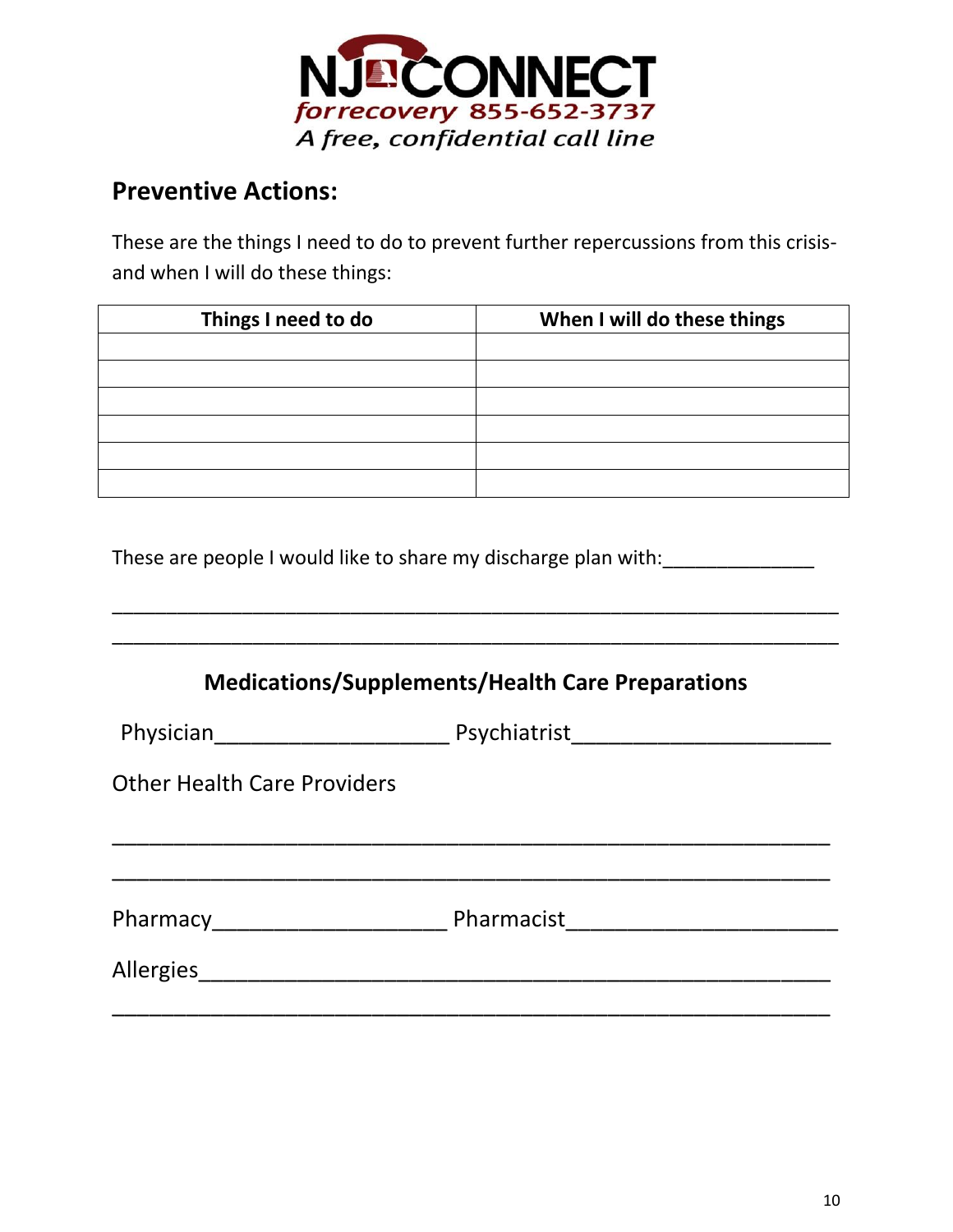

Medication/Supplement/Health Care Preparation I am currently using

| Medication/Supplement/Health Care Preparation I am currently using   |  |  |  |  |  |
|----------------------------------------------------------------------|--|--|--|--|--|
|                                                                      |  |  |  |  |  |
|                                                                      |  |  |  |  |  |
| ** Medications/Supplements/Health Care Preparations to avoid<br>Why? |  |  |  |  |  |
|                                                                      |  |  |  |  |  |
| ** take special note**                                               |  |  |  |  |  |
| Other comments about medication, supplements, or health care         |  |  |  |  |  |
|                                                                      |  |  |  |  |  |
| <b>Treatments and Complementary Therapies</b>                        |  |  |  |  |  |
| Treatment/Complementary Therapy                                      |  |  |  |  |  |

When and how to use this treatment/complementary therapy